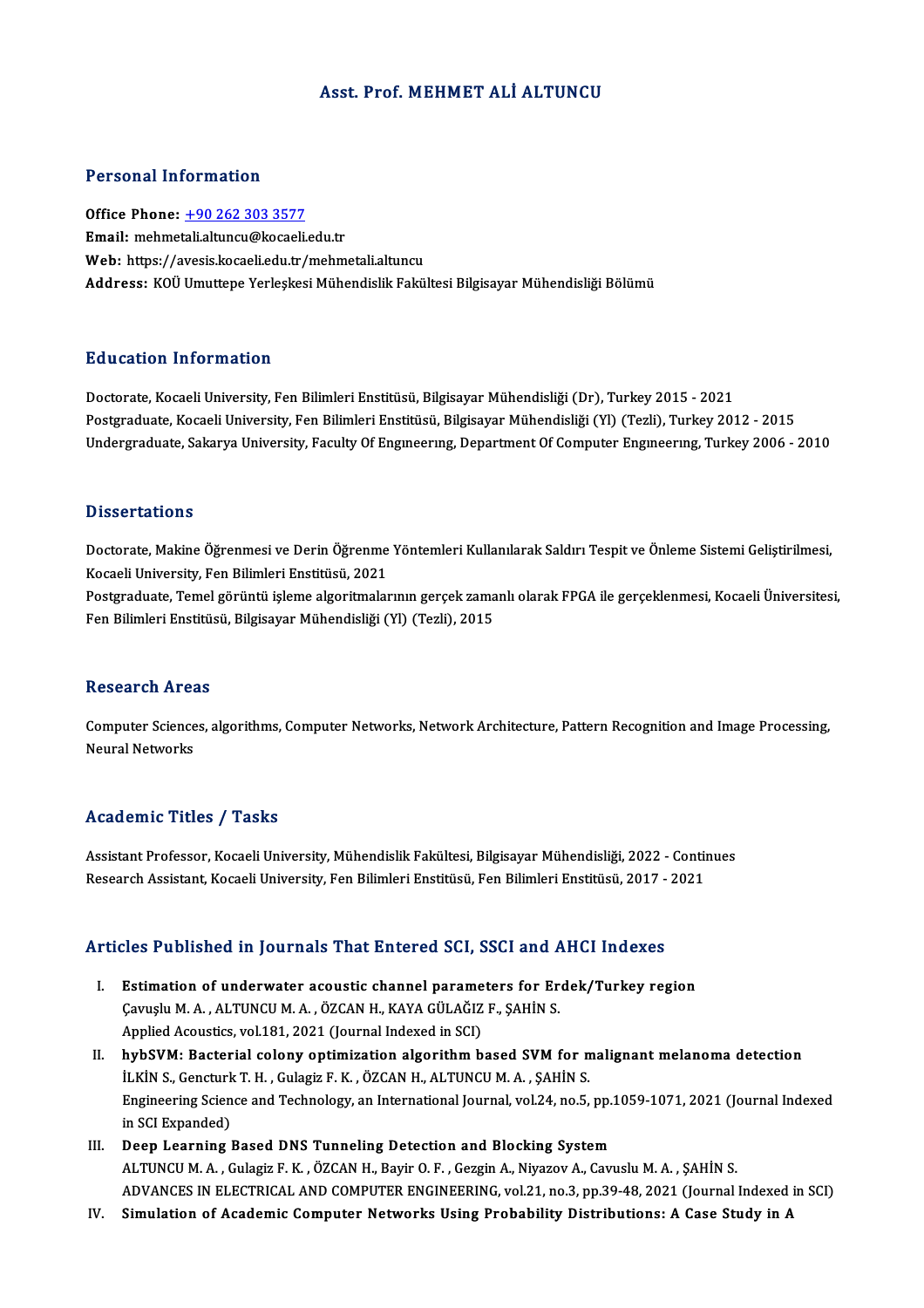Campus Network

ALTUNCUM.A. ,GulaglzF.K. ,ÖZCANH., İLKİNS.,ŞAHİNS. Campus Network<br>ALTUNCU M. A. , Gulaglz F. K. , ÖZCAN H., İLKİN S., ŞAHİN S.<br>TEHNICKI VJESNIK-TECHNICAL GAZETTE, vol.28, no.3, pp.1017-1024, 2021 (Journal Indexed in SCI)<br>A Now Vievel Cuyptography Method Based on the Brafil

V. A New Visual Cryptography Method Based on the Profile Hidden Markov Model ÖZCAN H., KAYA GÜLAĞIZ F., ALTUNCU M. A., İLKİN S., ŞAHİN S. TEHNICKI VJESNIK-TECHNICAL GAZETTE, vol.28, no.3, pp.1017-<br>A New Visual Cryptography Method Based on the Profile<br>ÖZCAN H., KAYA GÜLAĞIZ F., ALTUNCU M. A. , İLKİN S., ŞAHİN S.<br>ADVANCES IN ELECTRICAL AND COMPUTER ENCINEERING ADVANCES IN ELECTRICAL AND COMPUTER ENGINEERING, vol.21, no.1, pp.21-36, 2021 (Journal Indexed in SCI)

## Articles Published in Other Journals

- rticles Published in Other Journals<br>I. Denim Kumaşlarda Görüntü İşleme İle Hata Tespiti<br>Rupar 7, KAYA E. ALTINCUM A. SAHİN S Pies I definincu ili olnef journalis<br>Denim Kumaşlarda Görüntü İşleme İle<br>Pınar Z., KAYA F., ALTUNCU M.A. , ŞAHİN S. Denim Kumaşlarda Görüntü İşleme İle Hata Tespiti<br>Pınar Z., KAYA F., ALTUNCU M. A. , ŞAHİN S.<br>Bitlis Eren Üniversitesi Fen Bilimleri Dergisi, vol.9, no.4, pp.1609-1620, 2020 (Refereed Journals of Other<br>Institutione) Pınar Z., KAY<br>Bitlis Eren Ür<br>Institutions)<br>Suelt: Hebe Bitlis Eren Üniversitesi Fen Bilimleri Dergisi, vol.9, no.4, pp.1609-1620, 2020 (Refereed Journals of Other<br>Institutions)<br>II. Sualtı Haberleşmede Çok Yolluluğun Bant Genişliği, Kapasite ve İletim Gücü Üzerindeki Etkisi
- Institutions)<br>II. Sualtı Haberleşmede Çok Yolluluğun Bant Genişliği, Kapasite ve İletim Gücü Üzerindeki Etkisi<br>Çavuşlu M. A. , ALTUNCU M. A. , ÖZCAN H., KAYA F., ŞAHİN S. Sualtı Haberleşmede Çok Yolluluğun Bant Genişliği, Kapasite ve İletim Gücü Üzerindeki Etkisi<br>Çavuşlu M. A. , ALTUNCU M. A. , ÖZCAN H., KAYA F., ŞAHİN S.<br>Bilecik Şeyh Edebali Üniversitesi Fen Bilimleri Dergisi, vol.7, no.1, Çavuşlu M<br>Bilecik Şey<br>Journals)<br>Simulatie Bilecik Şeyh Edebali Üniversitesi Fen Bilimleri Dergisi, vol.7, no.1, pp.404-420,<br>Journals)<br>III. Simulation of Indoor Positioning System Based on Radio Frequency<br>ÖZCAN H ALTINCUM A RICINER SAHINE
- Journals)<br>III. Simulation of Indoor Positioning System Based on Radio Frequency<br>ÖZCAN H., ALTUNCU M. A. , KÜÇÜK K., ŞAHİN S. Simulation of Indoor Positioning System Based on Radio Frequency<br>ÖZCAN H., ALTUNCU M. A. , KÜÇÜK K., ŞAHİN S.<br>IOSR Journal of Computer Engineering, vol.19, pp.13-18, 2017 (Refereed Journals of Other Institutions)<br>Imputatio ÖZCAN H., ALTUNCU M. A., KÜÇÜK K., ŞAHİN S.<br>IOSR Journal of Computer Engineering, vol.19, pp.13-18, 2017 (Refer<br>IV. Imputation of Missing Data for Network Intrusion Detection<br>ALTUNCU M. A., KAYA E. PİR T. ÖZCAN H. SAHİN S.
- 10SR Journal of Computer Engineering, vol.19, pp.13<br>Imputation of Missing Data for Network Intrus<br>ALTUNCU M.A., KAYA F., BİR T., ÖZCAN H., ŞAHİN S.<br>10SB Journal of Computer Engineering vol.19, pp.9-1 I<mark>mputation of Missing Data for Network Intrusion Detection</mark><br>ALTUNCU M. A. , KAYA F., BİR T., ÖZCAN H., ŞAHİN S.<br>IOSR Journal of Computer Engineering, vol.19, pp.8-12, 2017 (Refereed Journals of Other Institutions)<br>Perform ALTUNCU M. A., KAYA F., BİR T., ÖZCAN H., ŞAHİN S.<br>IOSR Journal of Computer Engineering, vol.19, pp.8-12, 2017 (Refereed Journals of Other Ir<br>V. Performance Analysis of Image Restoration Techniques for Dermoscopy Images<br>AL
- IOSR Journal of Computer Engineering, vol.19, pp.<br>Performance Analysis of Image Restoration<br>ALTUNCU M. A. , HANGİŞİ F. S. , KAYA F., ŞAHİN S.<br>International Journal of Annlied Information Syst V. Performance Analysis of Image Restoration Techniques for Dermoscopy Images<br>ALTUNCU M. A. , HANGIȘI F. S. , KAYA F., ȘAHIN S.<br>International Journal of Applied Information Systems, vol.11, pp.15-19, 2017 (Refereed Journal ALTUNCU M.<br>International<br>Institutions)<br>Peal Time S
- VI. Real Time System Implementation for Image Processing with Hardware Software Co design on the Xilinx Zynq Platform Real Time System Implementation for Image<br>Xilinx Zynq Platform<br>ALTUNCU M. A., GÜVEN T., BECERİKLİ Y., ŞAHİN S.<br>International Jaurnal of Information and Electronic

International Journal of Information and Electronics Engineering, vol.5, pp.473-477, 2015 (Refereed Journals of Other Institutions) ALTUNCU M. A. , G<mark>l</mark><br>International Journ<br>Other Institutions)

## Refereed Congress / Symposium Publications in Proceedings

efereed Congress / Symposium Publications in Proceedings<br>I. Çocuklarda El ve Bilek Hareketlerini Geliştirmeye Yönelik LeapMotion Temelli Bir Mobil Oyun<br> Tasarımı reed de:<br>Çocuklar<br>Tasarımı<br>ÖZCAN H Çocuklarda El ve Bilek Hareketlerini Geliştirmeye Yönel:<br>Tasarımı<br>ÖZCAN H., KAYA F., ALTUNCU M. A. , Kaya S., Topuz G., ŞAHİN S.<br>ISAS 2019 22 - 24 November 2019 vel 4-np 211 219

Tasarımı<br>ÖZCAN H., KAYA F., ALTUNCU M. A. , Kaya S., Topuz G., .<br>ISAS 2019, 22 - 24 November 2019, vol.4, pp.211-219<br>Implementation of K. means alsonithm on ECCA .

- ÖZCAN H., KAYA F., ALTUNCU M. A. , Kaya S., Topuz G., ŞAHİN S.<br>ISAS 2019, 22 24 November 2019, vol.4, pp.211-219<br>II. Implementation of K-means algorithm on FGGA K-means Algoritmasinin FPGA Üzerinde<br>Coreeklopmee: ISAS 2019, 22 - 24 November 2019, vol.4, pp.211-219<br>Implementation of K-means algorithm on FGGA<br>Gerçeklenmesi<br>ALTUNCU M. A., Turkoglu B., Cavuslu M. A., SAHİN S. Implementation of K-means algorithm on FGGA<br>Gerçeklenmesi<br>ALTUNCU M.A., Turkoglu B., Cavuslu M.A., ŞAHİN S.<br>26th IEEE Signal Processing and Communications Ant Gerçeklenmesi<br>ALTUNCU M. A. , Turkoglu B., Cavuslu M. A. , ŞAHİN S.<br>26th IEEE Signal Processing and Communications Applications Conference, SIU 2018, İzmir, Turkey, 2 - 05 May ALTUNCU M.<br>26th IEEE Sig<br>2018, pp.1-4<br>Implemente 26th IEEE Signal Processing and Communications Appl<br>2018, pp.1-4<br>III. Implementation of K-means Algorithm on FGGA<br>ALTINGUM A. Turkocky B. Camply M.A. SAHIN S
- 2018, pp.1-4<br>Implementation of K-means Algorithm on FGGA<br>ALTUNCU M. A. , Turkoglu B., Cavuslu M. A. , ŞAHİN S.<br>26th JEEE Signal Processing and Communications Ant Implementation of K-means Algorithm on FGGA<br>ALTUNCU M. A. , Turkoglu B., Cavuslu M. A. , ŞAHİN S.<br>26th IEEE Signal Processing and Communications Applications Conference (SIU), İzmir, Turkey, 2 - 05 May 2018<br>EPCA Peaced Imp ALTUNCU M. A., Turkoglu B., Cavuslu M. A., ŞAHİN S.<br>26th IEEE Signal Processing and Communications Applications Conference (SIU), İzmir, Turkey, 2 - 05<br>IV. FPGA-Based Implementation of Basic Image Processing Applications a
- 26th IEEE Signal Processing and Communications Appl<br>FPGA-Based Implementation of Basic Image Pro<br>ALTUNCU M. A. , Kosten M. M. , Cavuslu M. A. , ŞAHİN S.